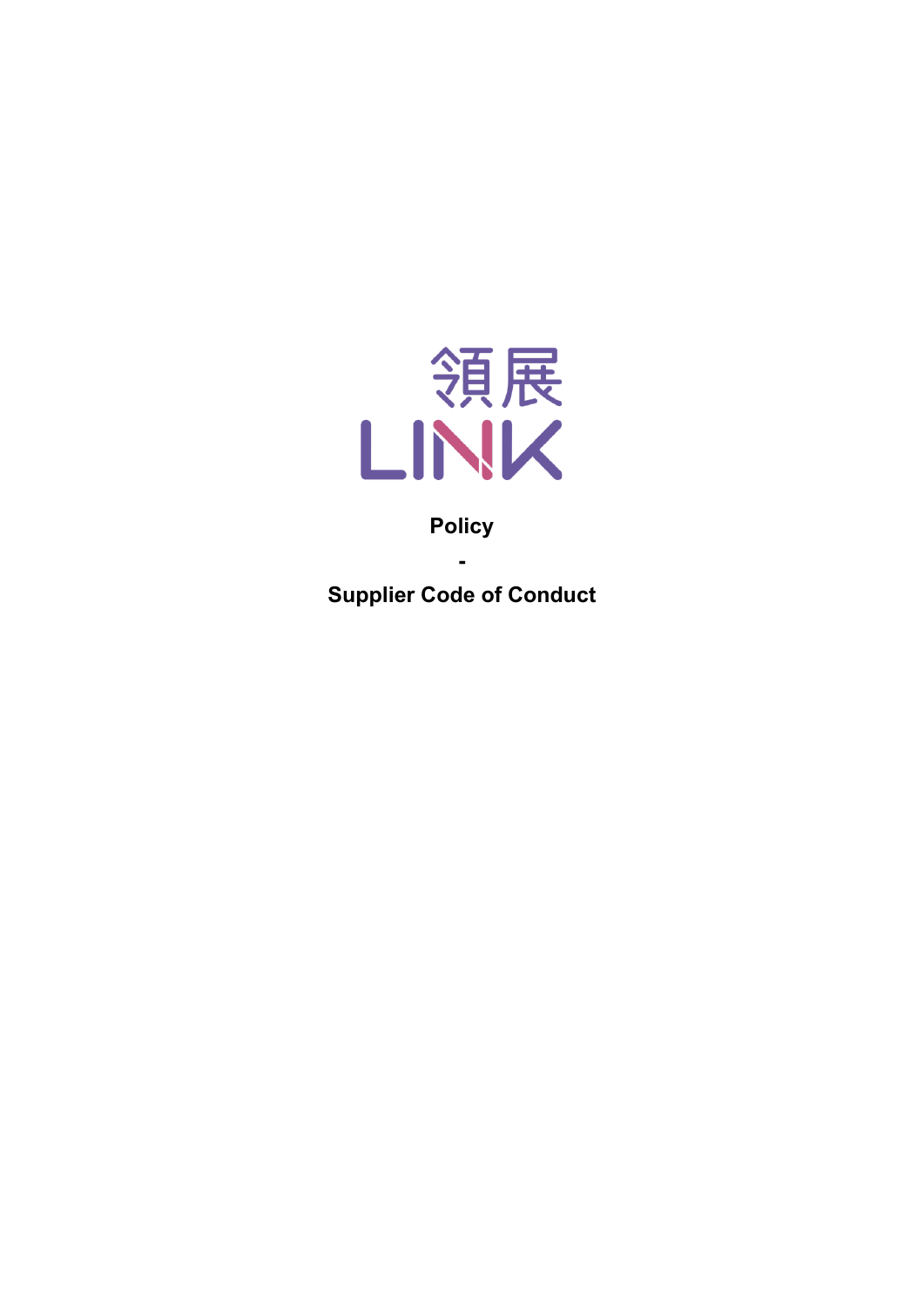# **Table of contents**

| А. | <b>OBJECTIVE</b>                             |   |
|----|----------------------------------------------|---|
| В. | <b>POLICY SCOPE</b>                          |   |
| C. | <b>POLICY CONTENT</b>                        |   |
|    | 1. LEGAL AND REGULATORY REQUIREMENTS         | 3 |
|    | 2. CORPORATE GOVERNANCE AND SOCIAL INTEGRITY | 3 |
| 3. | <b>ENVIRONMENT</b>                           | 5 |
|    | 4. REPORTING AND REVIEW                      | 5 |
|    |                                              |   |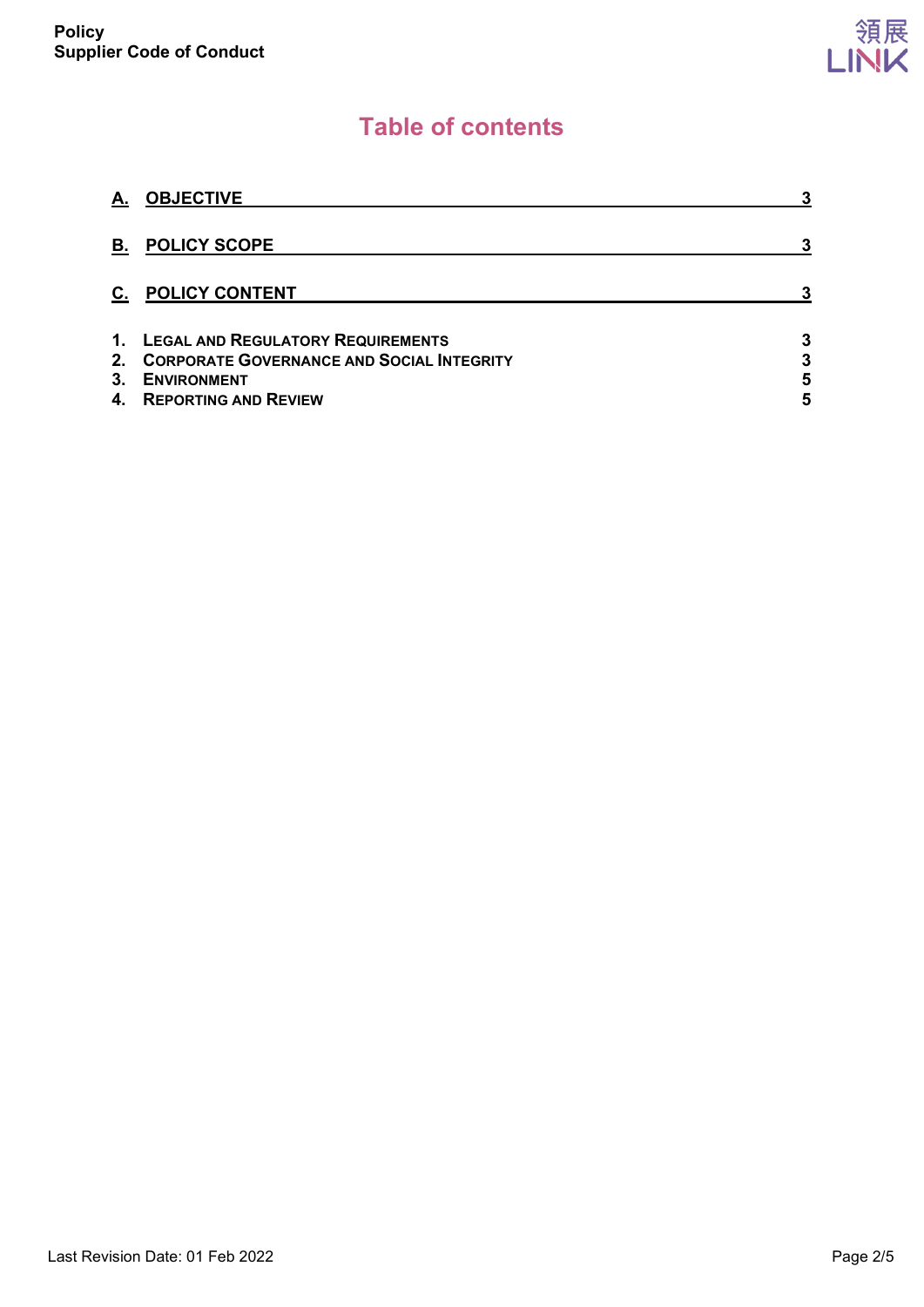

# <span id="page-2-0"></span>**A. Objective**

- Link Asset Management Limited (**"Link"**) commits to, amongst other good corporate practices upholding ethical business conduct, compliance with applicable laws, regulations and policies in all jurisdictions of our operations, as well as contributing to our environment, communities, and staff with positive impact.
- This Supplier Code of Conduct (**"Code"**) should be adopted in conjunction with our Procurement Policy and Procurement Standard Operating Procedures.

# <span id="page-2-1"></span>**B. Policy Scope**

- This Code sets out the standards of conduct expected to be followed and adopted by all suppliers, contractors, subcontractors, and consultants (**collectively, "Suppliers"**) who provide goods and/or services for Link.
- Suppliers should use reasonable endeavours including but not limited to policy and procedures implementation, training programmes, as well as publications in local language to ensure the provisions of this Code are communicated and kept accessible to their staff, directors, and Suppliers where applicable.

# <span id="page-2-2"></span>**C. Policy Content**

## <span id="page-2-3"></span>**1. Legal and Regulatory Requirements**

• Suppliers shall operate their business activities in full compliance with all applicable laws, regulations, and statutory codes in Hong Kong and/or other jurisdictions of their operations.

## <span id="page-2-4"></span>**2. Corporate Governance and Social Integrity**

#### Bribery & Corruption

- Suppliers are prohibited from any form of bribery, corruption, fraud, extortion, kickbacks, and grease payments.
- Suppliers shall not solicit or accept advantages such as gift, loan, money, employment, and contract, whether financial or non-financial, that may or appear to influence decisions in business dealings.

#### Money Laundering & Terrorist Financing

• Suppliers must not engage in any activities that may involve Link in money laundering and terrorist financing.

#### Conflict of Interest

Suppliers shall report to Link promptly for any actual, potential, or perceived conflict of interest where it may affect the transaction.

#### Whistleblowing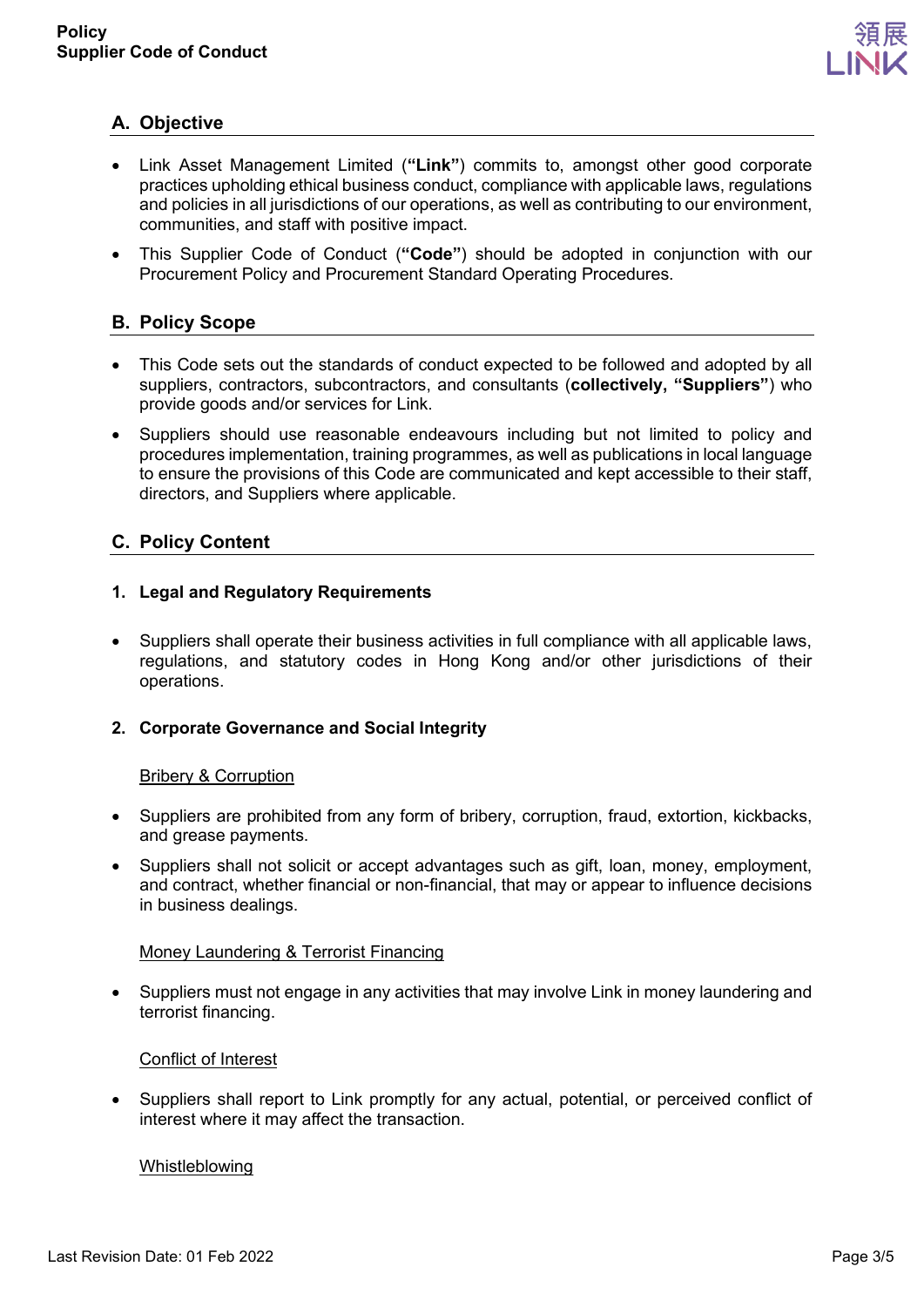

- Suppliers shall ensure effective communication mechanisms for staff, including grievance and whistleblowing procedures to handle workplace complaints and concerns.
- Suppliers shall protect staff who report in good faith from retaliation.

#### Privacy & Confidentiality

• Suppliers shall protect privacy of any personal data, and confidential information assets they obtain in the course of business relationship with Link in respect of processing, storage, transfer, disclosure, and destruction.

#### Forced & Child Labour

- Suppliers are prohibited from forced, coerced, bonded, indentured, trafficked labour, or any other forms of modern slavery.
- Suppliers must not employ staff who are younger than the minimum legal working age. Where youth apprenticeships are relevant. Suppliers shall ensure such programmes are recognised as legitimate.

#### Compensation & Working Hours

- Suppliers must enter into written employment contracts with their staff and Suppliers. Wages, benefits, pay structures, and pay periods shall be communicated clearly and executed promptly.
- Suppliers must provide at least statutory minimum wages and any legally entitled benefits to staff.
- Suppliers are encouraged to compensate staff for overtime hours at a rate required legally at minimum. All overtime must be voluntary and does not exceed the legal working hour limits.
- Suppliers shall grant staff mandatory rest days, annual leaves, sick leaves, and maternity or paternity leaves as stipulated by local laws without any form of repercussions.

#### Workplace Health and Safety

- Suppliers must apply and obtain all necessary occupational health and safety permits/licenses that remain valid during operations.
- Suppliers shall provide facilities and amenities such as potable water, sanitary facilities, fire safety, ventilation, and lighting that meet the legal requirements of a healthy and safe workplace.
- Suppliers shall ensure their staff understand obligations of safeguarding wellbeing and safety for themselves and other related parties during work. Regular training and adequate resources shall be provided along when Suppliers communicate their own health and safety policies and management systems to staff.
- Suppliers shall identify, monitor, and minimise occupational risks resulting from their operations and adopt follow-up actions after accident/incident investigation where needed.

#### Diversity and Inclusion